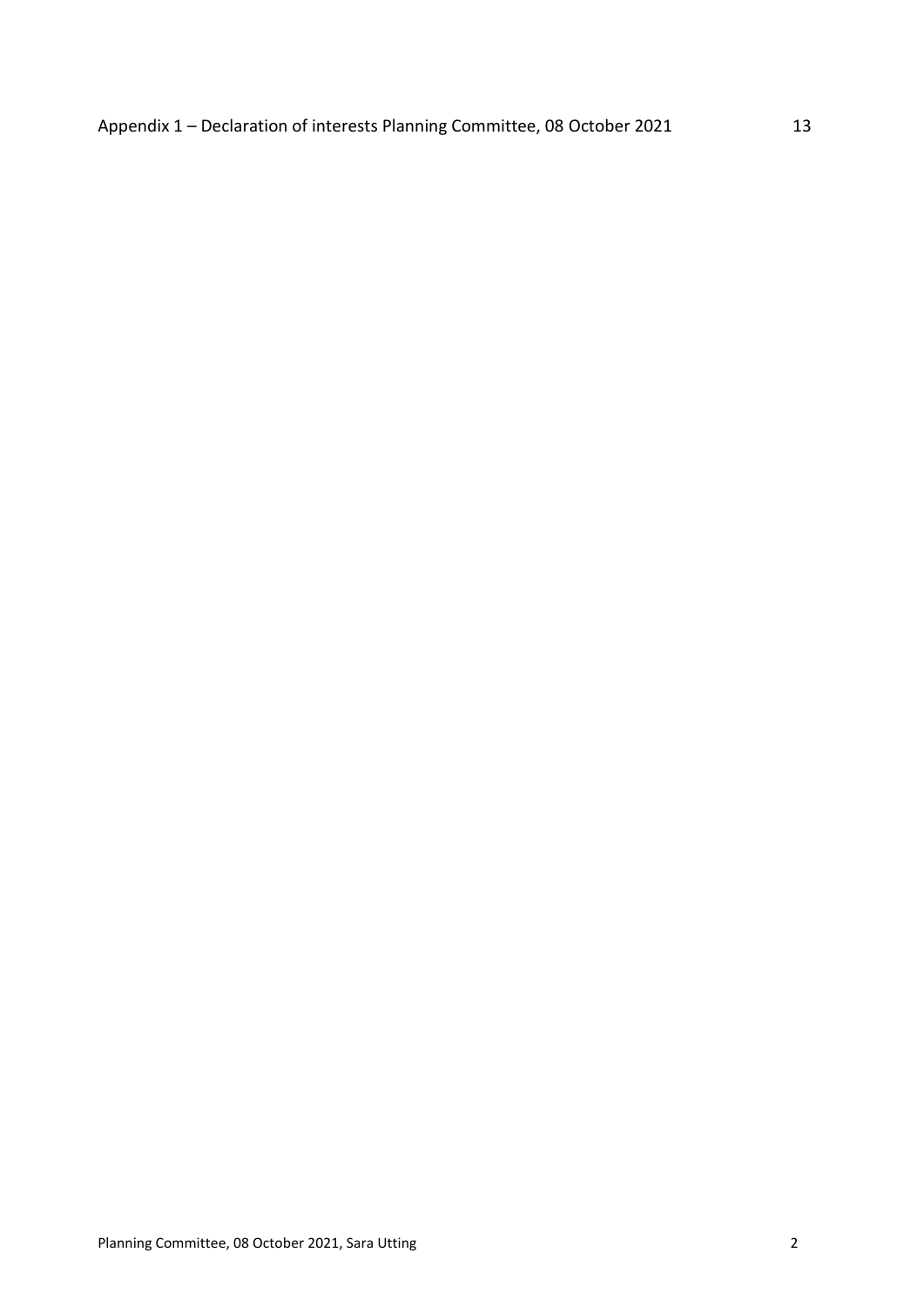#### Present

Melanie Vigo di Gallidoro – in the Chair, Harry Blathwayt, Stephen Bolt, Bill Dickson, Andrée Gee, Gail Harris, Tim Jickells, James Knight, Michael Scott, Vic Thomson and Fran Whymark

#### In attendance

Natalie Beal – Planning Policy Officer (items 9-13), Nigel Catherall – Planning Officer (item 7.1), Kate Knights– Historic Environment Manager (item 14), Cheryl Peel – Senior Planning Officer, Callum Sculfor – Planning Assistant, Cally Smith – Head of Planning, Marie-Pierre Tighe – Director of Strategic Services and Sara Utting – Governance Officer

Deborah Sharples (solicitor) of Birketts attended for items 7.1 and 8.

#### Members of the public in attendance who spoke

None.

### <span id="page-2-0"></span>1. Apologies and welcome

The Chairman welcomed everyone to the meeting, including Callum Sculfor who had recently been appointed as a Planning Assistant.

**Apologies** were received from Nigel Brennan, Paul Hayden and Leslie Mogford.

#### <span id="page-2-1"></span>Openness of Local Government Bodies Regulations 2014

The Chairman explained that the meeting was being audio-recorded. All recordings remained the copyright of the Broads Authority and anyone wishing to receive a copy of the recording should contact the Governance Team. The minutes remained the record of the meeting.

### <span id="page-2-2"></span>2. Declarations of interest and introductions

Members provided their declarations of interest as set out in Appendix 1 to these minutes and in addition to those already registered.

### <span id="page-2-3"></span>3. Minutes of last meeting

The minutes of the meeting held on 10 September 2021 were approved as a correct record and signed by the Chairman.

## <span id="page-2-4"></span>4. Matters of urgent business

There were no items of urgent business.

## <span id="page-2-5"></span>5. Chair's announcements and introduction to public speaking

The Chair advised that a planning training session had been arranged for Friday 26 November. Further details would be provided to members in due course.

No members of the public had registered to speak.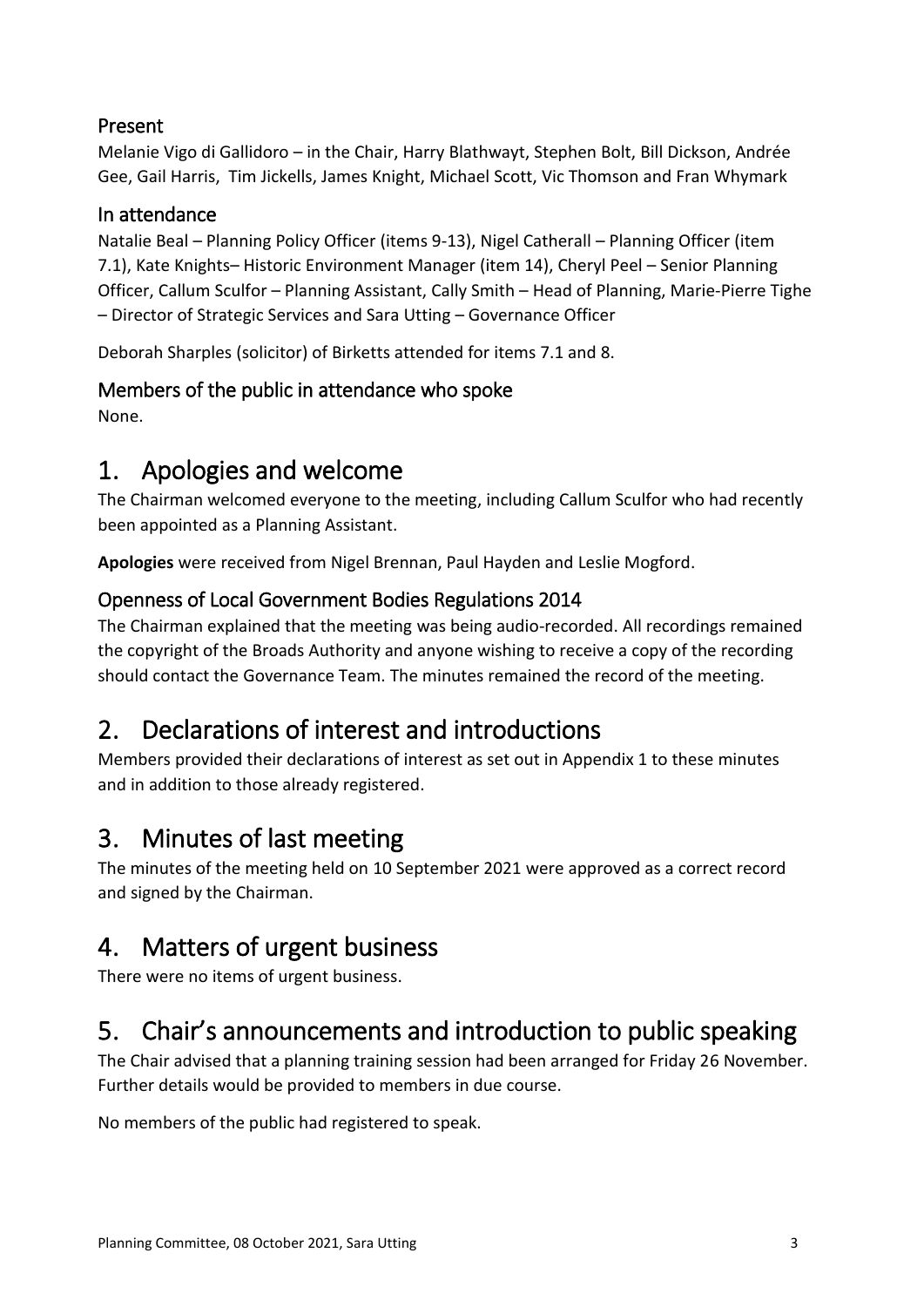## <span id="page-3-0"></span>6. Requests to defer applications and/or vary agenda order

No requests to defer or vary the order of the agenda had been received. It was noted that item 7.2 had been deferred, as previously advised to members via email.

### <span id="page-3-1"></span>7. Applications for planning permission

The Committee considered the following application submitted under the Town and Country Planning Act 1990 (also having regard to Human Rights), and reached the decision set out below. Acting under its delegated powers, the Committee authorised the immediate implementation of the decision.

The following minutes relate to additional matters of information or detailed matters of policy not already covered in the officer's report, which were given additional attention.

### <span id="page-3-2"></span>(1) BA/2021/0255/ FUL – 39 Thorpe Hall Close, Thorpe St Andrew

#### **Retrospective change of use from dwelling to 9 bedroom House in Multiple Occupation (HMO)**

#### **Applicant: Mr Shah**

The Planning Officer (PO) provided a detailed presentation on the retrospective application to regularise the use of the property at 39 Thorpe Hall Close in Thorpe St Andrew as an HMO. The supporting documents supplied with the application stated that the property was converted in 2015 to an HMO providing 9 bedrooms and confirmation had been received from the relevant local authority that the property was licensed as an HMO in October 2018, as soon as mandatory licensing legislation was introduced. Planning permission was required as a 9 bedroom HMO fell outside of Use Class C3 (dwelling houses) and Use Class C4 (HMO up to 6 people) and was therefore Sui Generis.

In assessing the application, the PO addressed the key issues of: the principle of development; the suitability of the accommodation; impact on neighbouring residents; and parking provision and highways.

In response to a question on the number of car parking spaces available at the property, the PO advised that there were four formal spaces and once the kerb had been dropped as required by the Highways Authority, this would increase to five spaces. A member commented that he was concerned about the lack of parking provision, particularly as the permitted number of residents at the property (17) could, in theory, mean there would be 17 vehicles and consequently all available on-street parking on Thorpe Hall Close could be taken up by just one property. The PO responded that other properties in the area, including flats, town houses and large detached houses, had dedicated parking areas and consequently there was very little on-street parking. In addition, the property was in a sustainable location, with good public transport links and within walking and cycling distance of the city.

A member queried if suggested conditions (iv) and (v), relating to cycle parking and bin storage areas, met the tests within the NPPF in terms of necessity and reasonableness. The PO responded that the Highways Authority was recommending the provision of secure cycle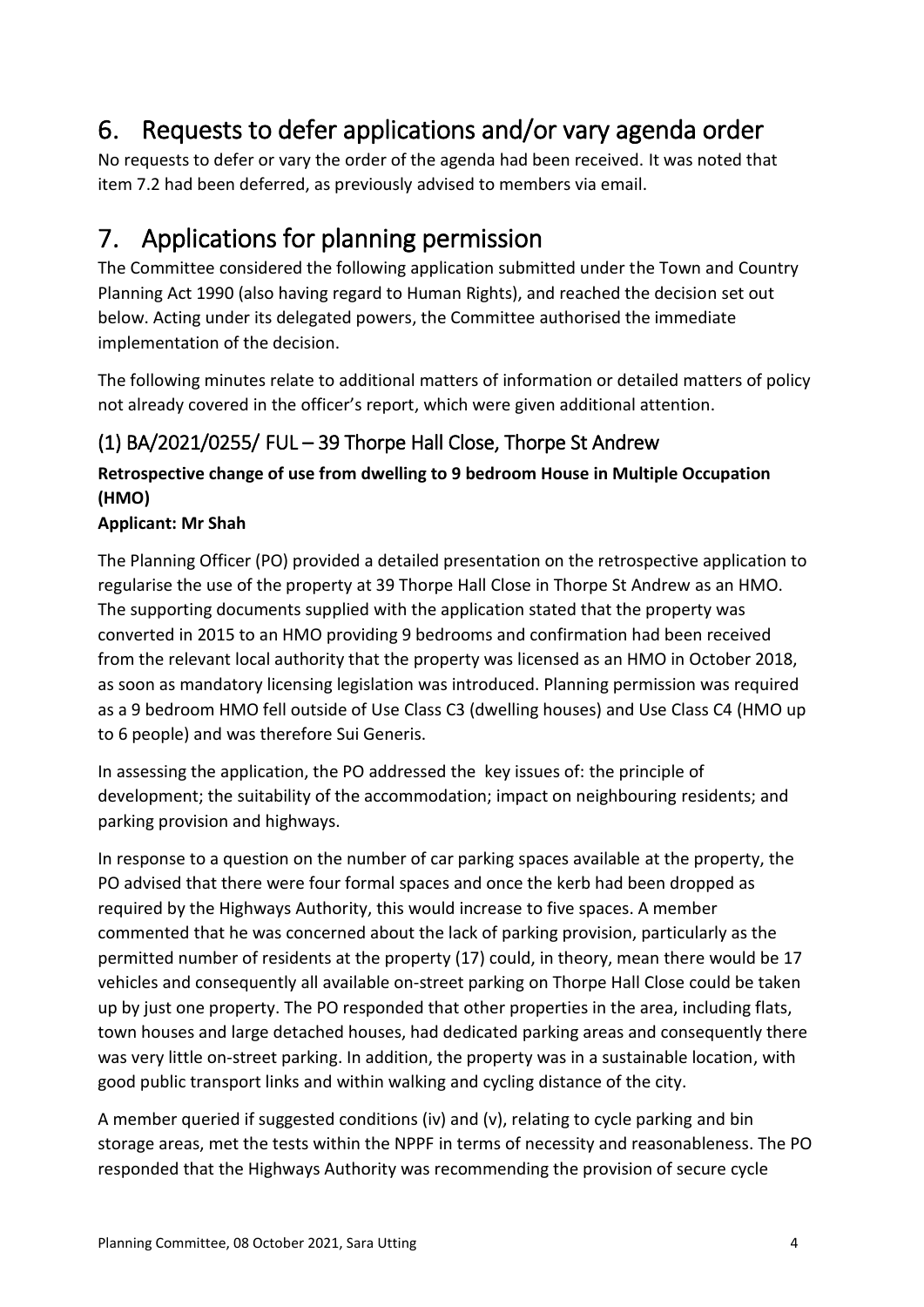parking provision and, bearing in mind, the character of the area, it would not be unreasonable to require the area to be tidied up by providing a bin storage area. In response to a question on the type, number and size of waste bins which would be provided, the PO advised that this was controlled by the district council. The Head of Planning added that it was appropriate for the Planning Committee to consider the issue of refuse bins as it was a matter of residential amenity and therefore, a material consideration. Furthermore, as the site was located within a Conservation Area, the issue could be afforded greater consideration. A less prominent and more screened area would minimise the impact and make the development more acceptable. In response to a question about whether the development would still be acceptable without those two conditions, the legal advisor confirmed that she was satisfied the conditions were appropriate for such a dense form of development. In terms of the cycle storage, this was appropriate given the low level of parking provision at the property; the Highways Authority was not objecting to the proposal as the site was in a sustainable location and cycling was being encouraged as an alternative form of transport. It was common for new housing developments to provide storage areas for both cycles and refuse bins and so this would not be an anomaly. However, she suggested that the wording of condition (v) could be amended to include a requirement that the bins remained in the storage area except when they were due for collection/emptying. She also advised that, as the application was retrospective, the conditions would need to be drafted to reflect that, and the development should cease to be occupied within a set period if the necessary details had not been provided and implemented. A period of three months was considered reasonable for compliance with the conditions. Members supported these suggestions and noted that, should the application be approved, the conditions would reflect their comments.

Members noted the concerns raised by objectors but acknowledged that they could only take into consideration issues relating to planning (ie neighbour amenity, highways, and character of the area due to a possible over-intensification of the use); others related to either environmental health or the licensing regime which were within the remit of the district council and objectors should be advised accordingly.

In conclusion, it was considered that the change of use was acceptable in principle and those issues which fell within planning control and required addressing could be dealt with through the imposition of appropriate conditions, having regard to Policies DM35, DM21 and DM23 of the Local Plan for the Broads.

Bill Dickson proposed, seconded by Harry Blathwayt and

#### **It was resolved unanimously**

**To approve the application** subject to conditions relating to: (i) in accordance with approved plans; (ii) widening of vehicular access; (iii) details of access and on-site car parking area including layout, space demarcation, levels, surface, and drainage; (iv) details of dedicated and secure cycle parking area and (v) details of bin storage area.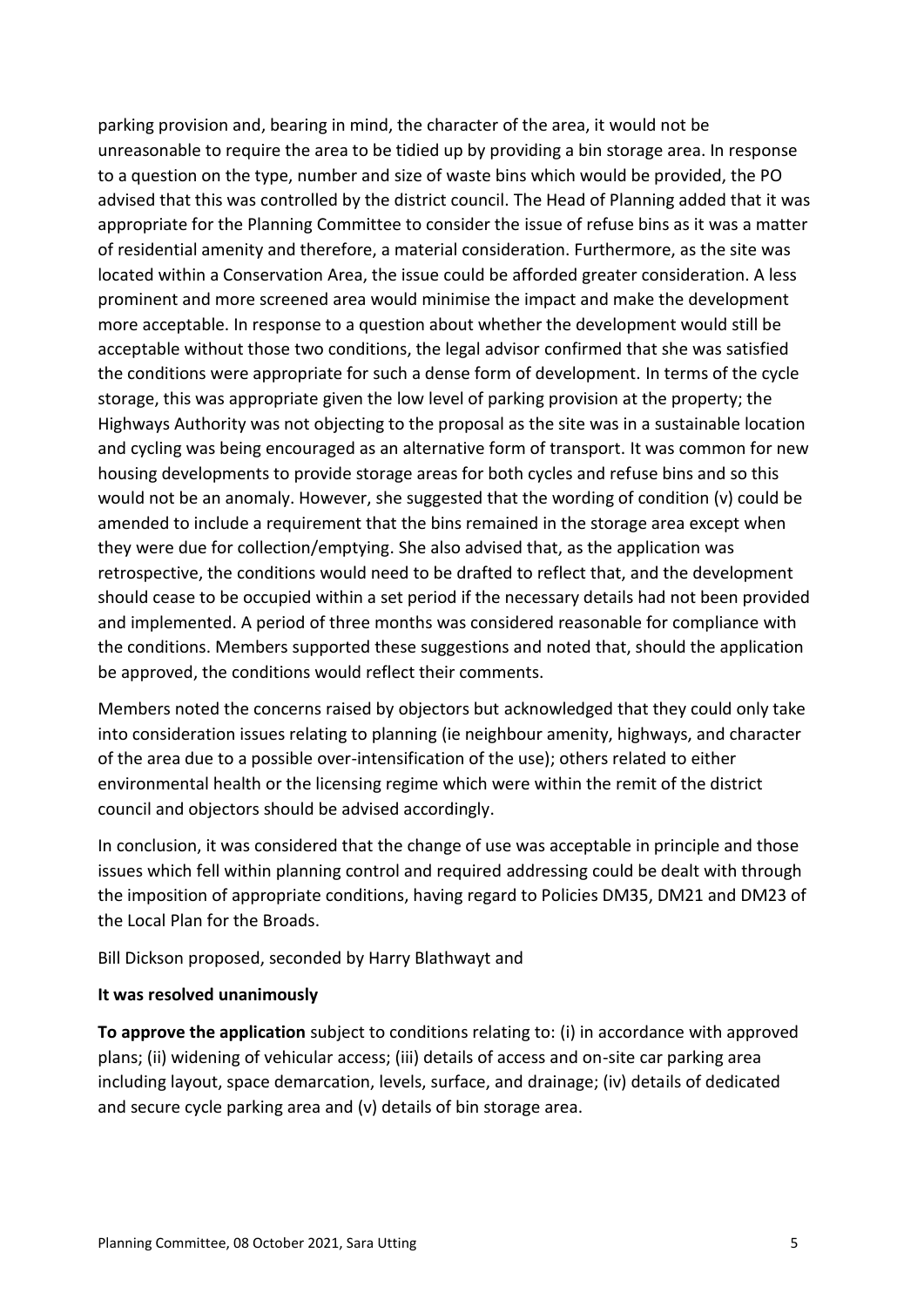#### <span id="page-5-0"></span>(2) BA/2021/0305/CU – How Hill River Bank, Ludham

The Chair reminded the Committee that, as previously notified by email, this item had been deferred to allow for further information to be obtained and to enable officers to review this as part of their assessment of the application.

### <span id="page-5-1"></span>8. Enforcement update

Members received an update report from the Head of Planning (HoP) on enforcement matters previously referred to the Committee.

In respect of the land at the Beauchamp Arms, the HoP provided a resumé of the history to this site for the benefit of new members to the committee. A number of static caravans had been stored within the grounds of the public house for a number of years. The caravans were moved to the rear of the public house in 2020 and in November 2020, Planning Contravention Notices (PCNs) were served asking about the ownership, use and occupation of the three static caravans, to which incomplete responses were received, despite a number of extensions to the time allowed for responses. As a consequence, it was decided to prosecute for failure to respond. Solicitors were instructed in February 2021 and an initial Hearing date was set for May which was then adjourned at the operator's request until 9 June. At this Hearing, a "not guilty" plea was entered and a trial date set for 28 September.

The HoP reminded members that the purpose of a PCN was to obtain information so that the local planning authority can determine if a planning breach has taken place, what the breach was and what action should be taken. The local planning authority still did not have the required information and so further PCNs would need to be served. However, it had been hoped that a successful prosecution would result in the operator being rather more diligent in completing the PCNs when requested the next time round. In July and August 2021, officers became aware of a lot more activity at the premises relating to both the public house and the caravans. Information was provided by a third party which indicated that the caravans were being occupied. Therefore, legal advice had been sought on whether new PCNs could be served the new whilst the prosecution was still running, potentially asking for an adjournment of the trial in September to enable officers to assess the new information. The Authority's solicitor had advised the best approach would be to serve the new PCNs, withdrawal of the current prosecution (which would save costs in terms of legal costs and officer time) and on the basis of the information received, it was reasonable for the local planning authority to review its position and take a view in the round.

Accordingly, on 7 September new PCNs were served and the prosecution was withdrawn. On 17 September, the two individuals with control of the site had visited the offices to discuss the PCNs with planning officers. Responses were then received to the PCNs on 27 September. However, the submitted responses were not entirely comprehensive and so officers had contacted the operator for further information. The HoP advised that officers had the benefit of evidence from a credible third party regarding the activities on site and were also liaising with the relevant district council. Council Tax officers had inspected the site and supplied the Broads Authority with information regarding the use of the site. This information would be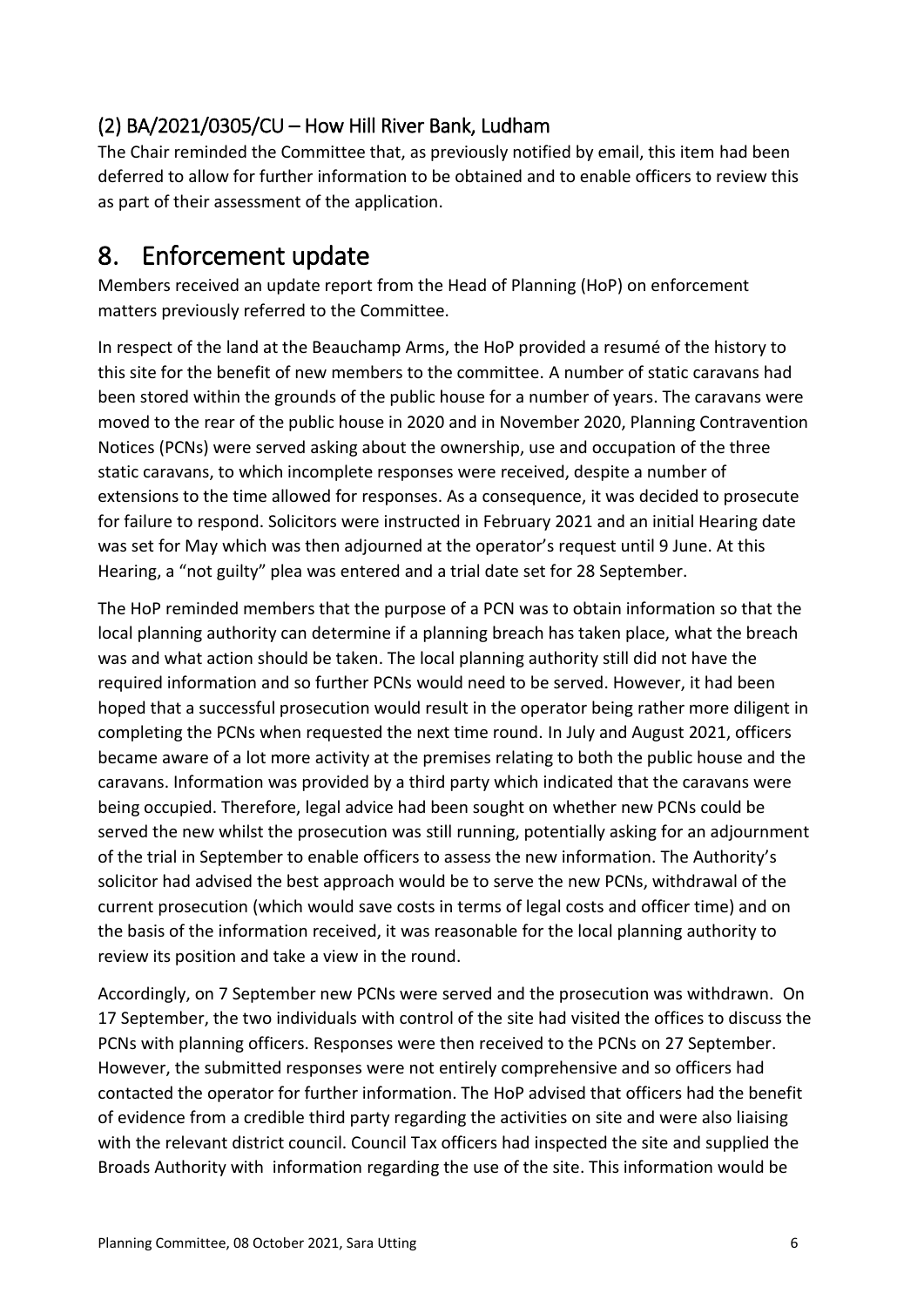compared with the information supplied by the landowners to enable officers to assess the planning implications. If there was a breach of planning control and it was expedient to take action, preparations would be made to serve Enforcement Notices (ENs). The HoP reminded members that authority had been granted by the committee to serve ENs on 14 September 2018 and sought members' approval that this would be sufficient authority for officers to serve new ENs, in consultation with the Chair and Vice-Chair of the Committee.

In response to a question on whether there had been new information which had caused a change in the Authority's direction for action, the HoP responded that there had been a lot more activity on site since November 2020, with the public house reopening and increased work both inside and out of that building, based on evidence gained from South Norfolk Council, BA officers and a reliable witness.

A member commented that there now seemed to be an acceptance that the static caravans were an established use as they had been on site for so long and referred to an article in the Press which stated that the operator claimed to be paying Business Rates on them and so there was no need for Council Tax. He questioned exactly what the planning contravention was thought to be. The HoP responded that officers were not saying there was an established use but, as members would be aware, planning permission was not always required for caravans. A change of use occurred if the caravans were being used for residential purposes. The member responded that he felt the situation had evolved since the original authority had been granted for the removal of unauthorised static caravans to potential enforcement action for residential use. He would prefer to see a full report on the actual offence presented to the Committee to consider, before any further action was authorised. Other members did not support this view, as it would cause unnecessary delay to a situation which had a history going back to 2018 and which needed to be resolved. The legal advisor stated that the ENs would seek to control whatever the breach was: either the position of the caravans, the use of the caravans or both.

Bill Dickson proposed, seconded by Stephen Bolt, and

**It was resolved unanimously to delegate authority to the Head of Planning, in consultation with the Chair and Vice-Chair of the Planning Committee, to serve Enforcement Notices for a breach of planning control relating to the unauthorised caravans on land at the Beauchamp Arms Public House in Carleton St Peter. However, the matter would be brought before the Committee for decision, in the event that the Chair and Vice-Chair did not wish to exercise their delegated power, in the light of any new information.**

Further updates were also provided at the meeting as follows:

Blackgate Farm, High Mill Road, Cobholm**:** officers had written to all occupiers of the site and various other parties. A site visit would be made in February 2022 to check compliance with the EN.

Land east of Brograve Mill, Coast Road, Waxham**:** contact had been made with the Planning Inspectorate to ascertain the cause of the delay in making the decision.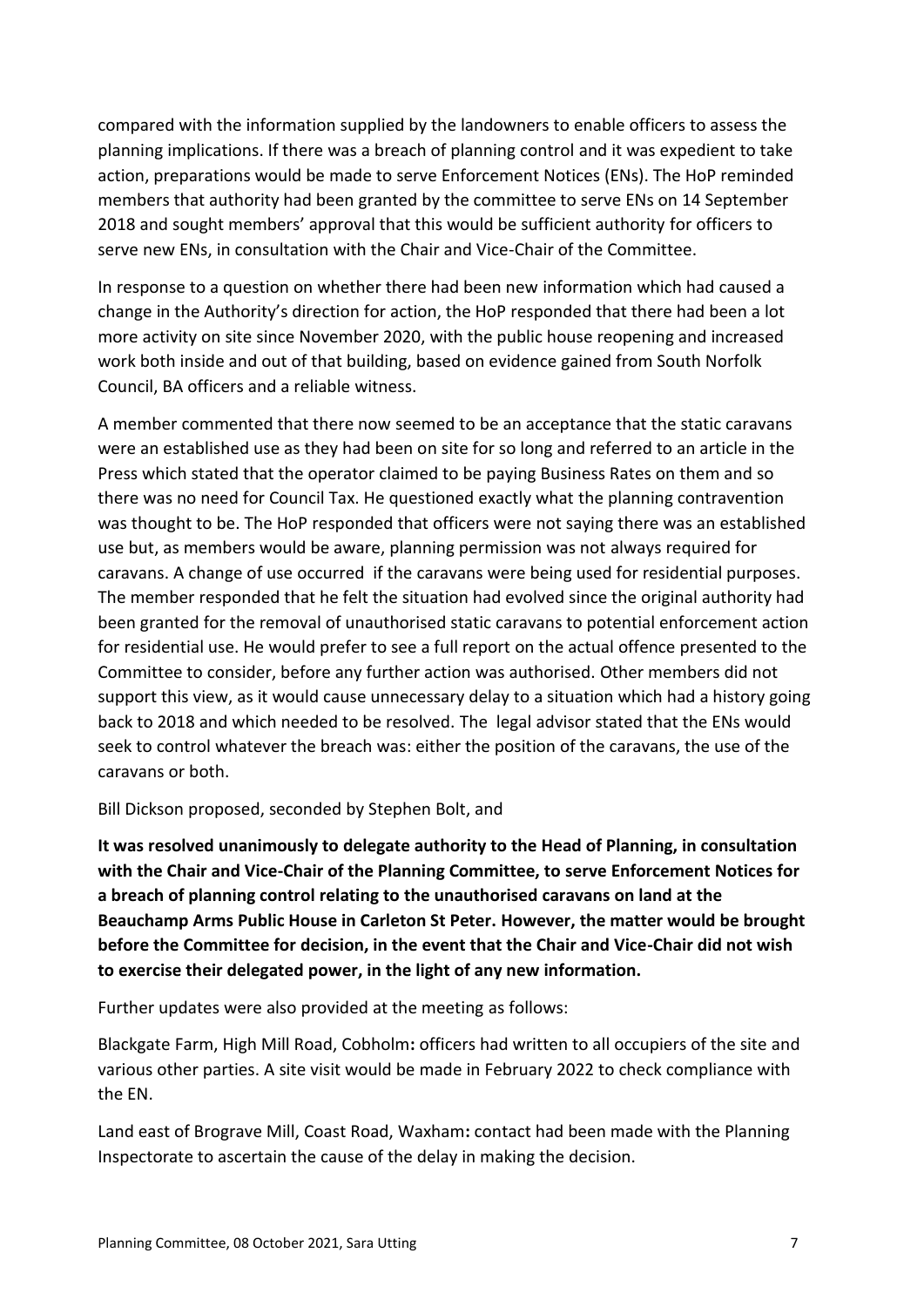Land off Damgate Lane in Acle: this case would now be closed as the caravan was no longer occupied. In response to a question, the HoP confirmed that officers would visit the site again in due course to ensure that the caravan did not return to a residential occupancy.

# <span id="page-7-0"></span>9. National Design Guide and Model Design Code

The Head of Planning introduced the report, which set out how the Authority proposed to comply with paragraphs 128 and 129 of the revised NPPF, requiring local planning authorities to prepare design guides or codes for their area.

It was proposed that the design guide and code work for the Broads was developed in parallel with the Local Plan review, as there were similarities in the processes and the consultation and engagement work could be shared. Given the nature of the Broads, the emphasis would likely be on the protection and reinforcement of its existing qualities and characteristics, rather than on the design of new development. Preliminary work would focus on documenting the key design characteristics of the Broads and then developing these in relation to the ten characteristics set out in the [National Design Code.](https://www.gov.uk/government/publications/national-model-design-code) It was acknowledged that a lot of the characteristics were more relevant in an urban area, as opposed to a rural area and so it would be up to each local planning authority to determine how it would interpret them for its own area.

A member commented that he could not see any mention in the Design Guide of heat efficiency. The HoP responded that all local planning authorities would tailor the guide to suit their own needs and given the unique nature of the Broads' vernacular and some of the challenges posed by historic buildings, things like insulation and modern heating standards would be an important part of the Authority's code.

Another member referred to sustainability and efficient use of resources, commenting that this related to more than just individual houses but also the nature of development, transport links etc and the HoP confirmed this would be included.

**The report was noted.**

# <span id="page-7-1"></span>10. Sustainability Appraisal Scoping Report – comments received from consultation

The Planning Policy Officer (PPO) introduced the report, which presented the comments received on the Technical Consultation on the Sustainability Appraisal Scoping Report, which had been held between July and August 2021. This was the first stage in reviewing the Local Plan. The PPO corrected an error in ref. 42 which should state ENV6 (not 5).

#### **It was agreed by consensus to note the comments and support the responses and proposed changes to future iterations of the Sustainability Appraisal.**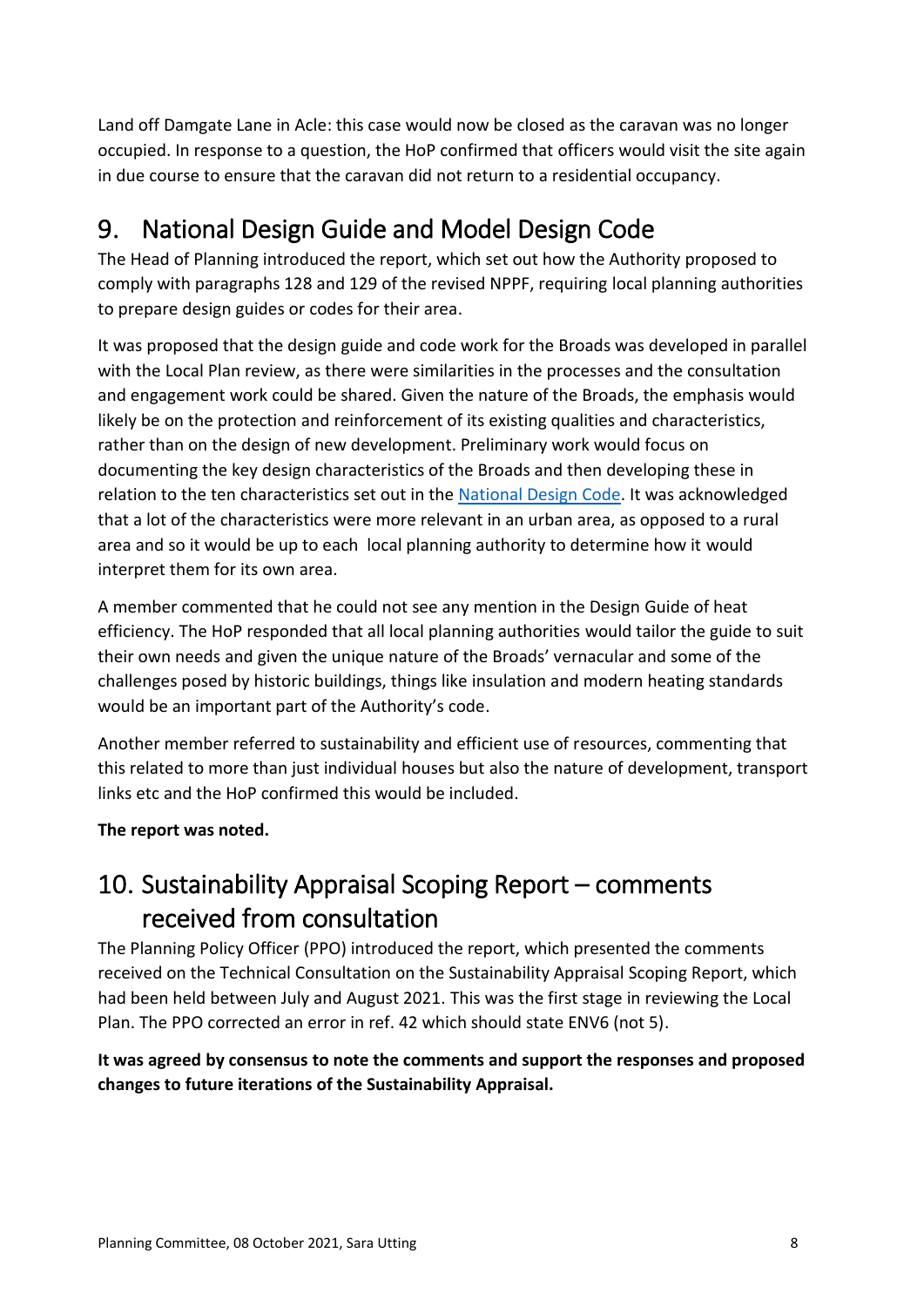# <span id="page-8-0"></span>11. Neighbourhood Planning – designating Stalham as a Neighbourhood Area

The Planning Policy Officer introduced the report, outlining a request from Stalham Parish Council for the entire parish of Stalham to become a Neighbourhood Area in order to produce a Neighbourhood Plan.

There were no known or obvious reasons not to agree to the Neighbourhood Area.

Andrée Gee proposed, seconded by Gail Harris, and

**It was resolved unanimously to agree to Stalham Parish becoming a Neighbourhood Area to produce a Neighbourhood Plan.**

### <span id="page-8-1"></span>12. Local Plan Issues and Options bitesize pieces

The Planning Policy Officer (PPO) introduced the report, which provided members with some sections of the emerging draft Issues and Options stage of the Local Plan, as part of the review of the Local Plan, and inviting members' thoughts and comments. The areas covered were: (i) tranquillity; (ii) farm diversification; (iii) your part of the Broads and (iv) agriculture.

#### <span id="page-8-2"></span>**Tranquillity**

Tranquillity was more than just noise; it was about remoteness and where people felt calm. The NPPF referred to tranquillity at paragraphs 102b and 185b, and required planning policies and decisions to "identify and protect tranquil areas which have remained relatively undisturbed by noise and are prized for their recreational and amenity value for this reason". The options were: keep current approach – with policies on amenity; dark skies and protection of landscape, or extend further. Members generally supported the section, noting that there are parts of the Broads that are very tranquil.

#### <span id="page-8-3"></span>Farm diversification

Agriculture is one of the main land uses in the Broads, and an important part of the local economy; important to society for the provision of food and is part of the character and vitality of the countryside. It was acknowledged that agricultural incomes would change as a result of agricultural policy post BREXIT and the subsidies regime would evolve and there were also lots of other factors out of farmers' control that could impact income and make farming less viable. Therefore, farm diversification could assist in making farms more viable and the local planning authority hoped to assist in that.

A member commented that his perception was that the Authority was not as keen on farm diversification, especially for tourism, as it should be, referring to a recent planning application which had been approved but met with some resistance. He considered more should be done to support small scale farm diversification projects, particularly glamping types of sites, such as bell-tents, pods, tepees etc. which fitted well into the farm environment. In terms of the re-use of existing buildings, applicants had to demonstrate viability by providing reports often costing £'000s which was a disproportionate cost and burden to a farmer. Another member drew attention to the 56 day option, which farmers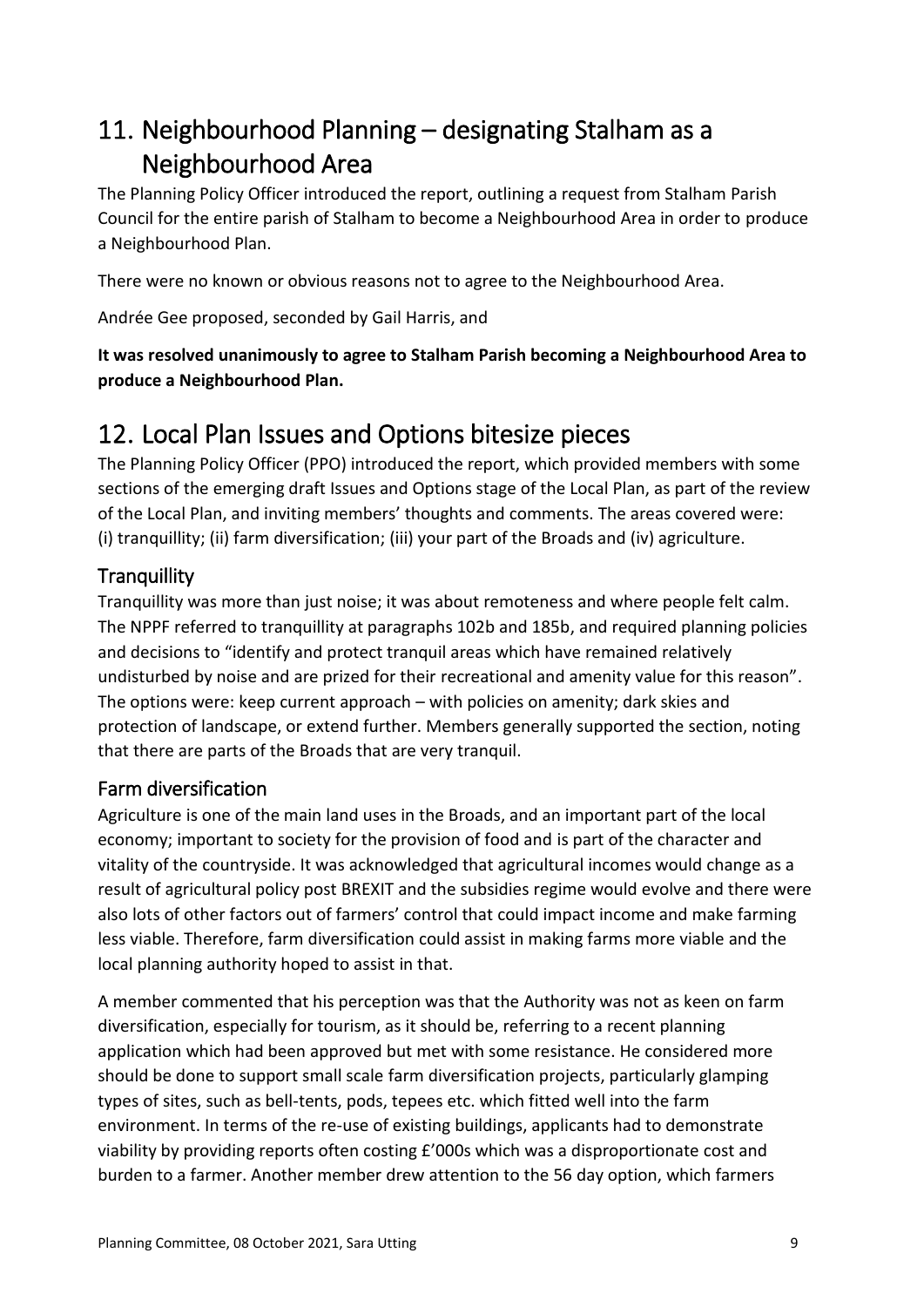could use to provide temporary campsites and so the ability for farm diversification was already available, without requiring planning permission. However, one member's experience was that this often led to complaints by the public as they were unaware of the rules relating to temporary permission and so it would be preferable to regularise as part of the planning regime.

A member stated he wanted to maintain viable agriculture but not preclude diversification or even fragmentation. He would like to see growth allowed within the Broads area, whilst maintaining its natural character, but also allowed activity in the landscape. It was important not to imply precluding particular activities but ensure they were well-planned, whilst allowing the landscape to evolve and to enable the local planning authority to maintain control.

Overall, there was general support for diversification within the planning framework, particularly if it kept a farm viable but the difficulties of converting redundant farm buildings were recognised and so options should be explored to establish what useful purposes they could serve. In some cases, demolition might be the only option.

The PPO reminded members that the document was not setting policy but coming up with thoughts, ideas and questions for consultees. It could be that the responses meant that a particular issue was not included in future iterations of the Local Plan or it could be concluded that the current policy was sufficient. Members concurred they were content with the wording of the questions being posed, which were suitably open.

A member commented that some wording on page 55 led the reader to be against farms breaking up, to which the PPO responded that this related to applications for farm diversification but actually involved renting out parts of a farm, e.g. glamping pods operated by someone else, which could be replicated throughout the site and it was questionable if this was farm diversification. She agreed to review the wording to be clearer. The Head of Planning added that officers would also review against how other local planning authorities dealt with the issue. The balance was supporting a thriving agricultural sector and rural economy but also protecting the character of the area.

#### <span id="page-9-0"></span>Your part of the Broads

In the Broads, there were only parts of parishes and settlements and all were shared for planning purposes between the Broads and the relevant district. Consultees' views would be sought on what made their village or town a good place to live; what needed to be done to protect it or improve it.

Members thought this was an important set of questions and recommended that all parish councils be encouraged to respond.

#### <span id="page-9-1"></span>**Agriculture**

Agriculture was a key land use in the Broads and was important to the local economy. The current Local Plan had policies relating to rural enterprise dwellings (DM38) and business and farm diversification (DM27). Currently, other types of agriculture development would be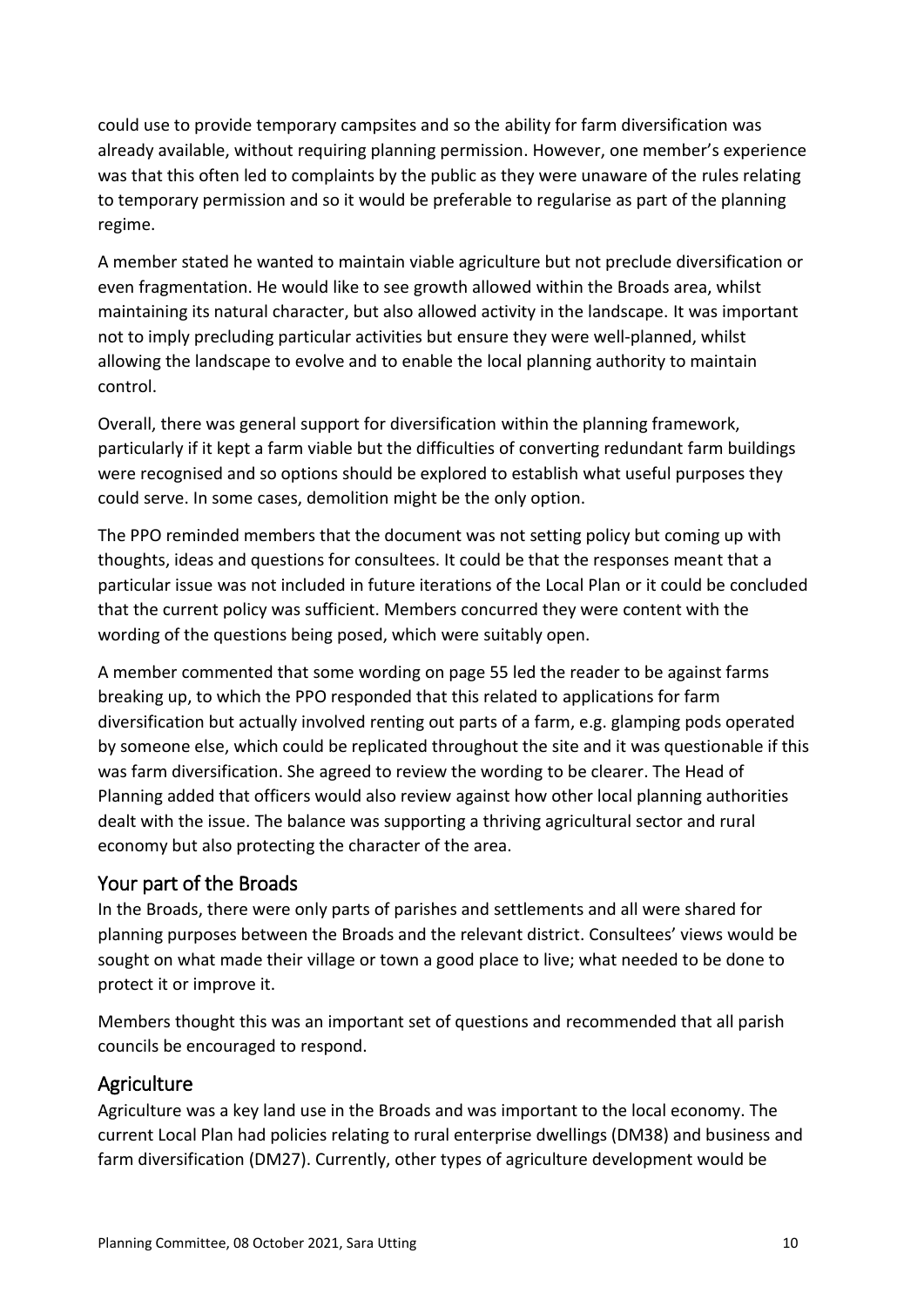assessed against various policies in the Local Plan and it was questioned if there was a need for a policy that helped guide agriculture development.

A member commented that it must be recognised that agricultural buildings would need to change their use and have a position by which that was straightforward to do as it was historic development and they need to be found new uses, such as the windmills, and remain in the landscape in a decent form.

A member referred to the run-off to water courses arising from new development, and also different crops had different run off levels. The PPO responded that for change of use applications the run-off rates were already in the Local Plan (in the SUDS policy) but this could be added as a consideration for the issues and options document.

**The Committee's responses on the bitesize pieces were noted.**

### <span id="page-10-0"></span>13. Consultation responses

The Planning Policy Officer introduced the report, which provided a proposed response to two planning policy consultations recently received: a Regulation 16 consultation on the Lound with Ashby, Herringfleet and Somerleyton Neighbourhood Plan and Norfolk County Council's proposed Transport for Norwich Strategy.

Tim Jickells proposed, seconded by Andreé Gee, and

**It was resolved unanimously to note the report and endorse the nature of the proposed responses.**

## <span id="page-10-1"></span>14. Belaugh Conservation Area – final draft for adoption

The Historic Environment Manager (HEM) introduced the report, supplemented by a presentation, on the appraisal process for the Belaugh Conservation Area, the management and enhancement proposals and the subsequent proposed changes to the boundaries. As part of the appraisal process, a number of buildings had also been identified to be formally designated as Locally Listed. Finally, two Article 4 Directions were also being proposed to remove permitted development rights relating to the replacement of thatched roof coverings and the installation of solar / PV panels on specified properties. The Conservation Area (CA) was almost wholly within the Broads Authority Executive Area, apart from a property within the proposed CA extension which was within Broadland District Council's area, and it had been involved in the re-appraisal process. The Council was responsible for the formal adoption of that part of the CA which fell within its remit and a report would be considered by its members in due course.

Consultation literature was sent to all residents within the CA boundary plus homeowners affected by the Local List proposals and Article 4 Directions were sent a more detailed letter and notices where required. A consultation event was held in the parish, which was very well attended. It was noted that nine formal responses had been received to the consultation, with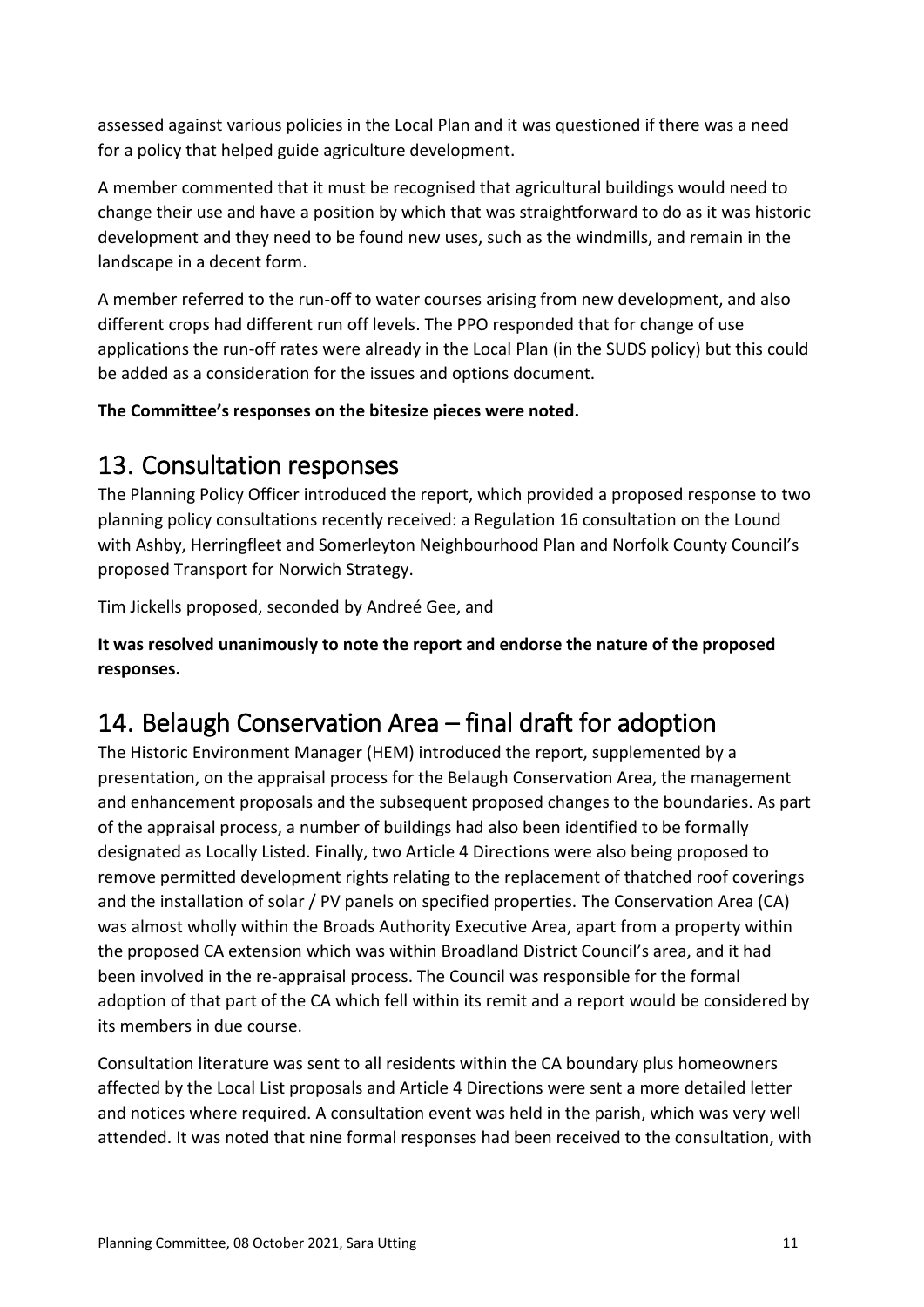the majority of the feedback being positive and constructive. No objections were received to the Conservation Area Appraisal.

The proposals had been discussed at the Heritage Asset Review Group Meeting on 17 September and members had expressed their support for the process, consultation, draft document and proposals for the Local List and Article 4 Directions.

A member referred to the proposal to remove the overhead wires in The Street and the possibility of re-instating the red phone box, commenting that as there was no parish council for Belaugh there was no precept and consequently no public funds to cover the costs. He questioned if the Authority could provide support, financial or otherwise, to assist the parish achieve the proposals. The HEM responded that the list of management and enhancement proposals was a "wish list", subject to appropriate funds being available. There was the possibility of applying to Historic England for a conservation grant and the fact that the site was within a Conservation Area would go in its favour. The Broads Authority would certainly support the parish and actively look for appropriate funding.

Bill Dickson proposed, seconded by Stephen Bolt and

#### **It was resolved unanimously to:**

- **i. note the feedback from the consultation on the draft Belaugh Conservation Area Appraisal, Local List and Article 4 Directions;**
- **ii. adopt the Belaugh Conservation Area Appraisal, including the proposed boundary change, and management and enhancement proposals (detailed in paragraph 1.11 and Appendices 1 and 2 of the report);**
- **iii. adopt the additional buildings to the Local List (identified in Appendix 3 of the report); and**
- **iv. confirm the Article 4 Directions (detailed in Appendix 4 of the report).**

## <span id="page-11-0"></span>15. Minutes of the Heritage Asset Review Group meeting held on 17 September 2021

The minutes of the Heritage Asset Review Group meeting held on 17 September 2021 were received and noted.

The Chair of the Group encouraged all members to attend meetings to learn about the Authority's responsibilities, and the interesting work being undertaken in respect of the heritage of the Broads and its heritage assets.

## <span id="page-11-1"></span>16. Appeals to the Secretary of State

The Committee received a schedule of appeals to the Secretary of State since the last meeting. The Senior Planning Officer reported that a start date had been received for the appeal by Morrisons, with work starting on the questionnaire that week.